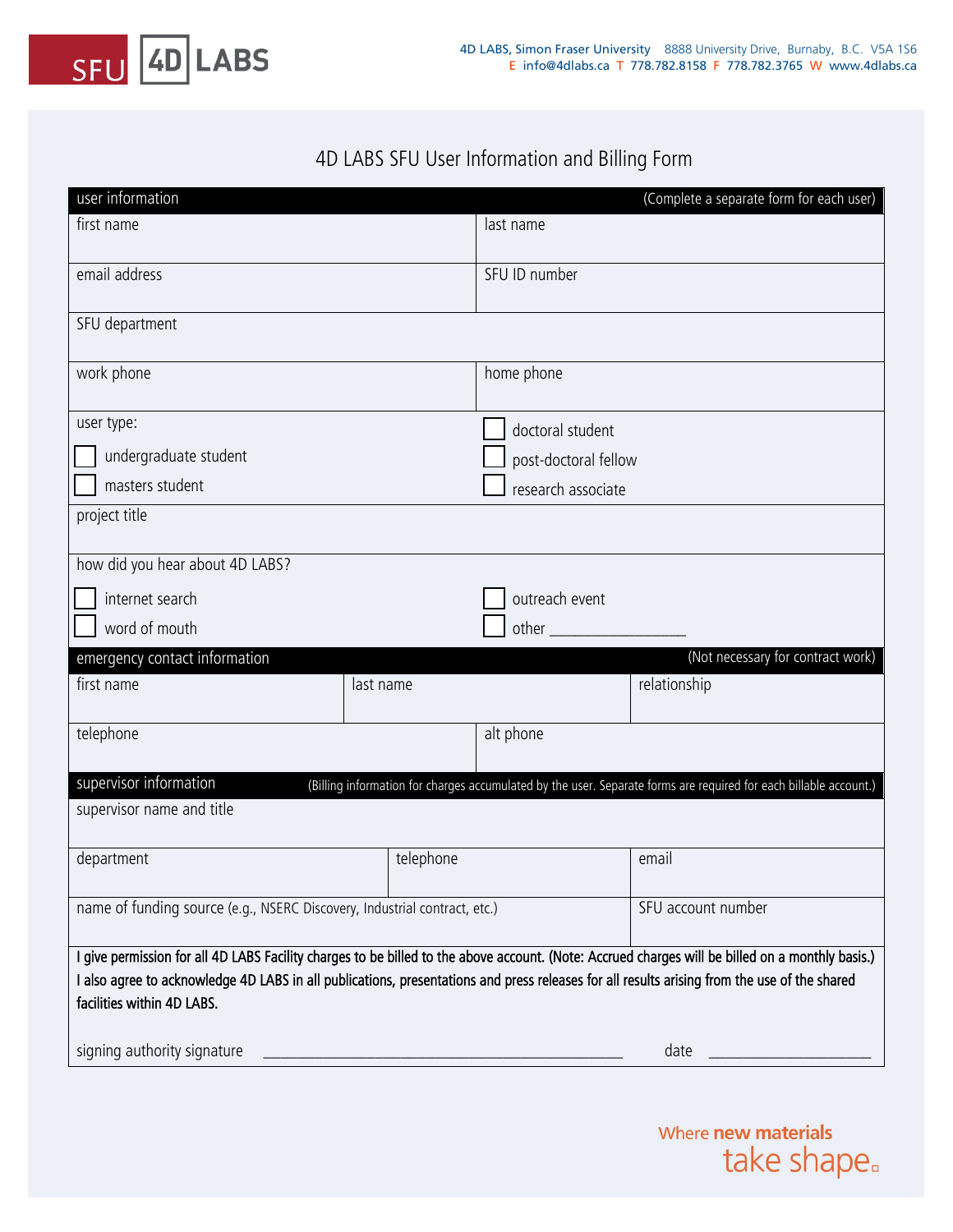

## **4D LABS USER ACKNOWLEDGEMENT AND WAIVER AGREEMENT SFU PERSONNEL ("Agreement")**

To: Simon Fraser University ("**SFU**") 8888 University Drive Burnaby BC V5A 1S6

I, \_\_\_\_\_\_\_\_\_\_\_\_\_\_\_\_\_\_\_\_\_\_\_\_\_\_\_am a ☐ undergraduate ☐ graduate ☐ postdoctoral fellow ☐ research associate at SFU under the supervision of: \_\_\_\_\_\_\_\_\_\_\_\_\_\_\_\_\_\_\_\_\_\_\_\_ ("Supervisor") OR ☐ professor at SFU.

SFU has agreed to grant me access to its 4D LABS research facility located within TASC2 building at 8888 University Drive, Burnaby, BC, Canada V5A 1S6 ("**Facility**") to pursue the following research:

\_\_\_\_\_\_\_\_\_\_\_\_\_\_\_\_\_\_\_\_\_\_\_\_\_\_\_\_\_\_\_\_\_\_\_\_\_\_\_\_\_\_\_\_\_\_\_\_\_\_\_\_\_\_\_\_\_\_\_\_\_\_\_\_\_\_\_\_\_\_\_\_\_\_\_\_\_\_\_\_\_\_\_\_\_\_\_\_\_\_\_\_(the "**Activity**").

I understand that the following provisions govern my access to the Facility and use of the equipment associated therewith. I acknowledge and agree that:

- a) I am familiar with and will abide by all Facility policies, as may be implemented and introduced by SFU from time to time, including SFU's Environmental Health and Safety Manual, any pertinent 4D LABS User SOP Manuals, and all safety and emergency procedures for working within the Facility.
- b) I will complete all training required by SFU to use the Facility and to engage in the Activity, including without limitation the required core SFU safety courses and training.
- c) To the best of my knowledge, there is no medical reason why I should not engage in the Activity or enter the Facility.
- d) SFU may, in their sole discretion, determine at any time that I require additional training, and I will not be permitted to use the Facility until such time as I have completed such additional training as required to the satisfaction of SFU.
- e) I will, at all times, ensure my proper use of Facility equipment and will immediately report any malfunction of equipment to the appropriate Facility support staff.
- f) I will notify Facility management prior to implementation of any proprietary processes, including without limitation the introduction of any proprietary chemicals. Such proprietary processes are not permitted without the written authorization of Facility management. SFU may, in its sole discretion, prohibit such proprietary processes if they have the potential to affect the research of other Facility users or the Facility.
- g) I am solely responsible for my research, and SFU does not in any way warrant or assure success of the Activity.
- h) Ownership of the rights in intellectual property resulting from the Activity shall be governed by the policies of SFU.
- i) I will acknowledge SFU in publications or presentations resulting from the Activity.
- j) The Facility is a community of professional and student researchers. As such, such safe practices and professional and respectful conduct are required at all times. Access to the Facility is a privilege and may be revoked by SFU at any time.

Where **new materials** take shape.